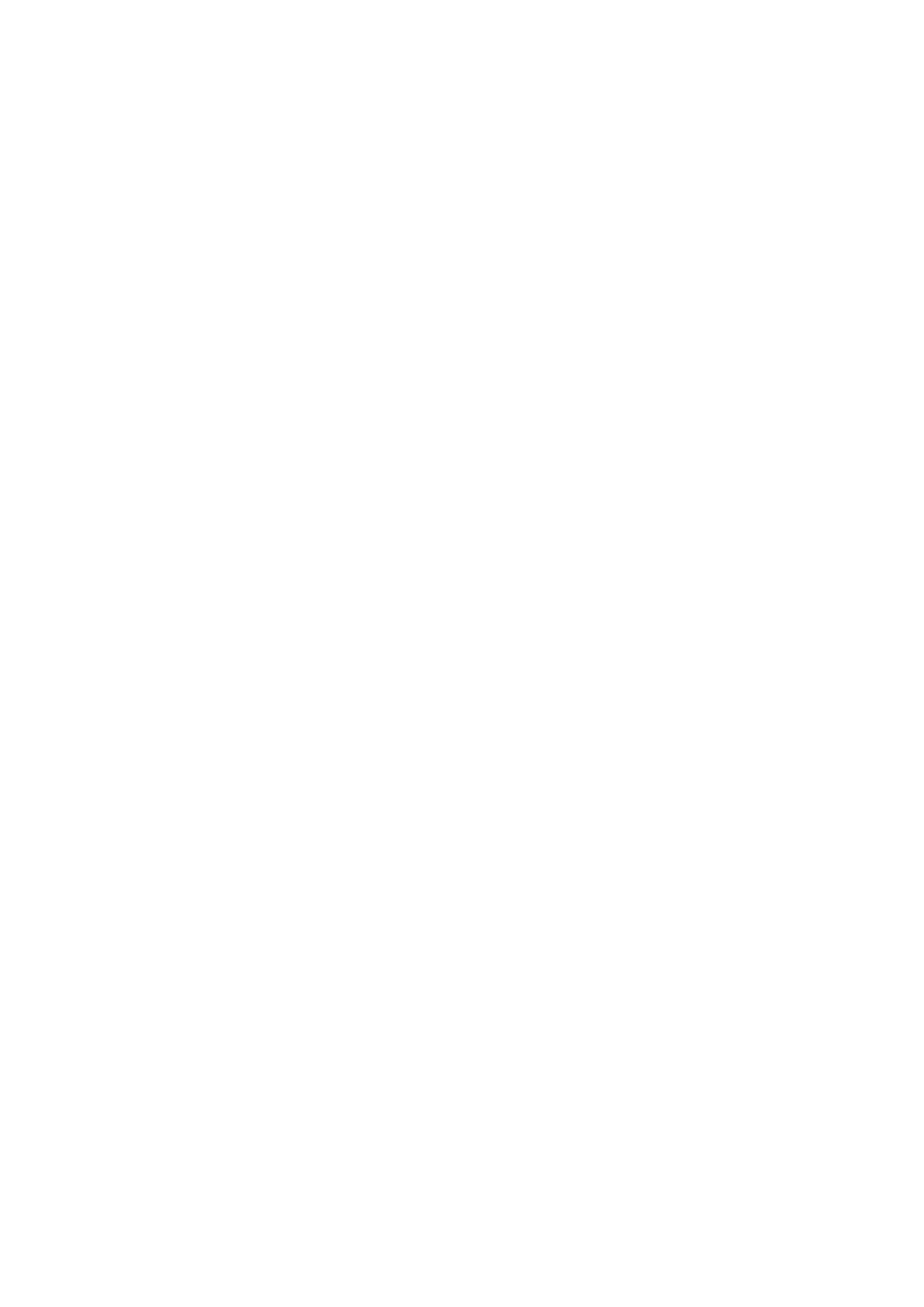*I certify that this public bill, which originated in the Legislative Assembly, has finally passed the Legislative Council and the Legislative Assembly of New South Wales.*

> *Clerk of the Legislative Assembly. Legislative Assembly, Sydney, , 2012*



New South Wales

# **Biofuels Further Amendment Bill 2012**

Act No , 2012

An Act to amend the *Biofuels Act 2007* to make further provision regarding minimum ethanol and biodiesel content requirements in respect of petrol and diesel fuel sales in the State; and for related purposes.

*I have examined this bill and find it to correspond in all respects with the bill as finally passed by both Houses.*

*Assistant Speaker of the Legislative Assembly.*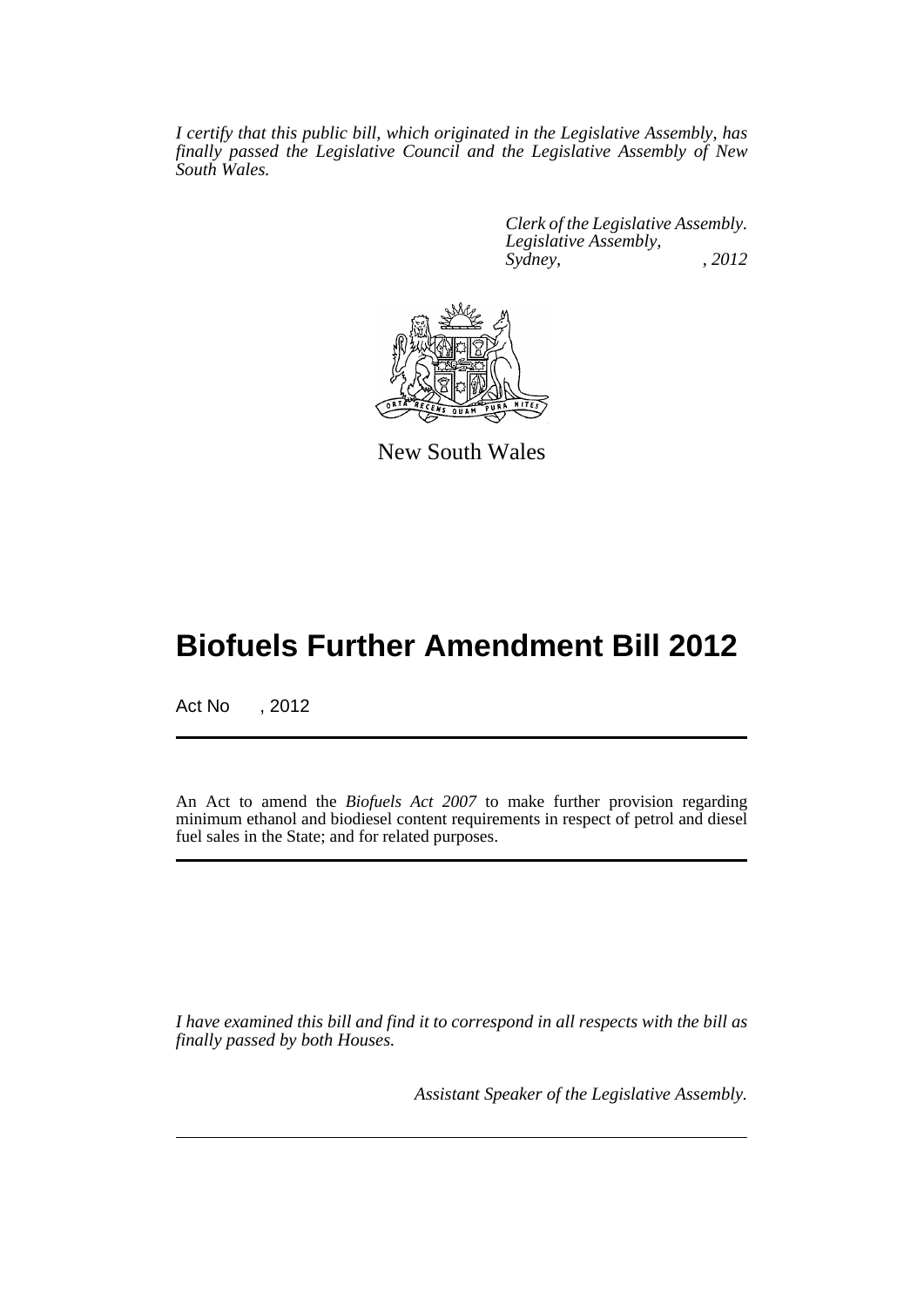Clause 1 Biofuels Further Amendment Bill 2012

# <span id="page-3-0"></span>**The Legislature of New South Wales enacts:**

# **1 Name of Act**

This Act is the *Biofuels Further Amendment Act 2012*.

# <span id="page-3-1"></span>**2 Commencement**

This Act commences on a day or days to be appointed by proclamation.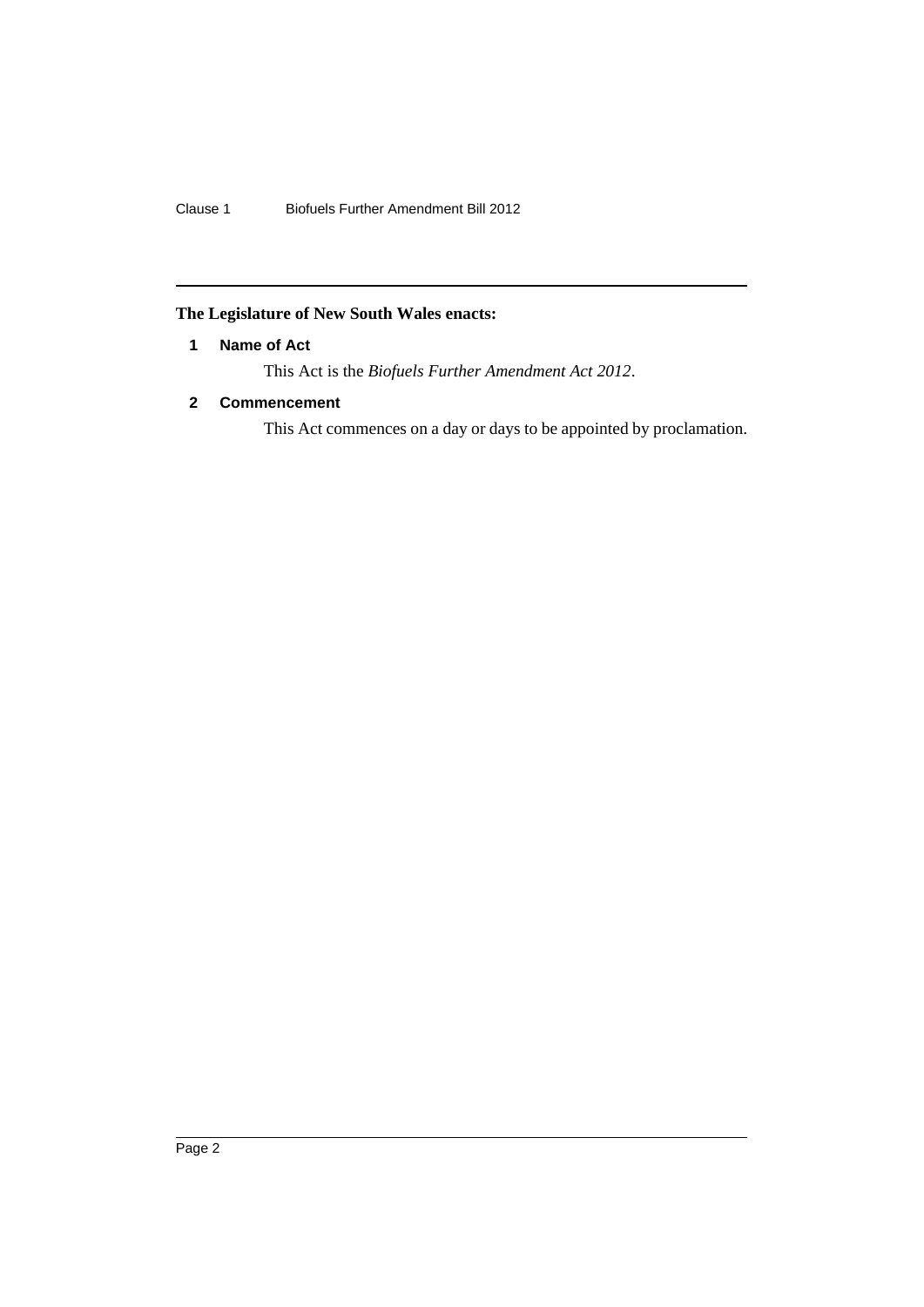Amendment of Biofuels Act 2007 No 23 Schedule 1

# <span id="page-4-0"></span>**Schedule 1 Amendment of Biofuels Act 2007 No 23**

# **[1] Section 3 Definitions**

Omit the definitions of *Department* and *Director-General* from section 3 (1). Insert instead, respectively:

> *Department* means the Department of Trade and Investment, Regional Infrastructure and Services.

> *Director-General* means the Director-General of the Department.

## **[2] Section 3 (1)**

Insert in alphabetical order:

*investigator* means a person appointed as an investigator under section 18.

#### **[3] Section 10 Offence—failure to comply with minimum biofuel requirements**

Omit the following from section 10 (1):

Maximum penalty:

- (a) in the case of a first offence—100 penalty units, or
- (b) in the case of a second or subsequent offence— 1,000 penalty units.

Insert instead:

Maximum penalty:

- (a) in the case of a first offence—500 penalty units, or
- (b) in the case of a second or subsequent offence— 5,000 penalty units.

# **[4] Section 13 Offence—failure to furnish returns or keep records**

Omit the following wherever occurring in section 13 (1) and (2):

Maximum penalty:

- (a) in the case of a first offence—100 penalty units, or
- (b) in the case of a second or subsequent offence— 1,000 penalty units.

#### Insert instead:

Maximum penalty:

(a) in the case of a first offence—500 penalty units, or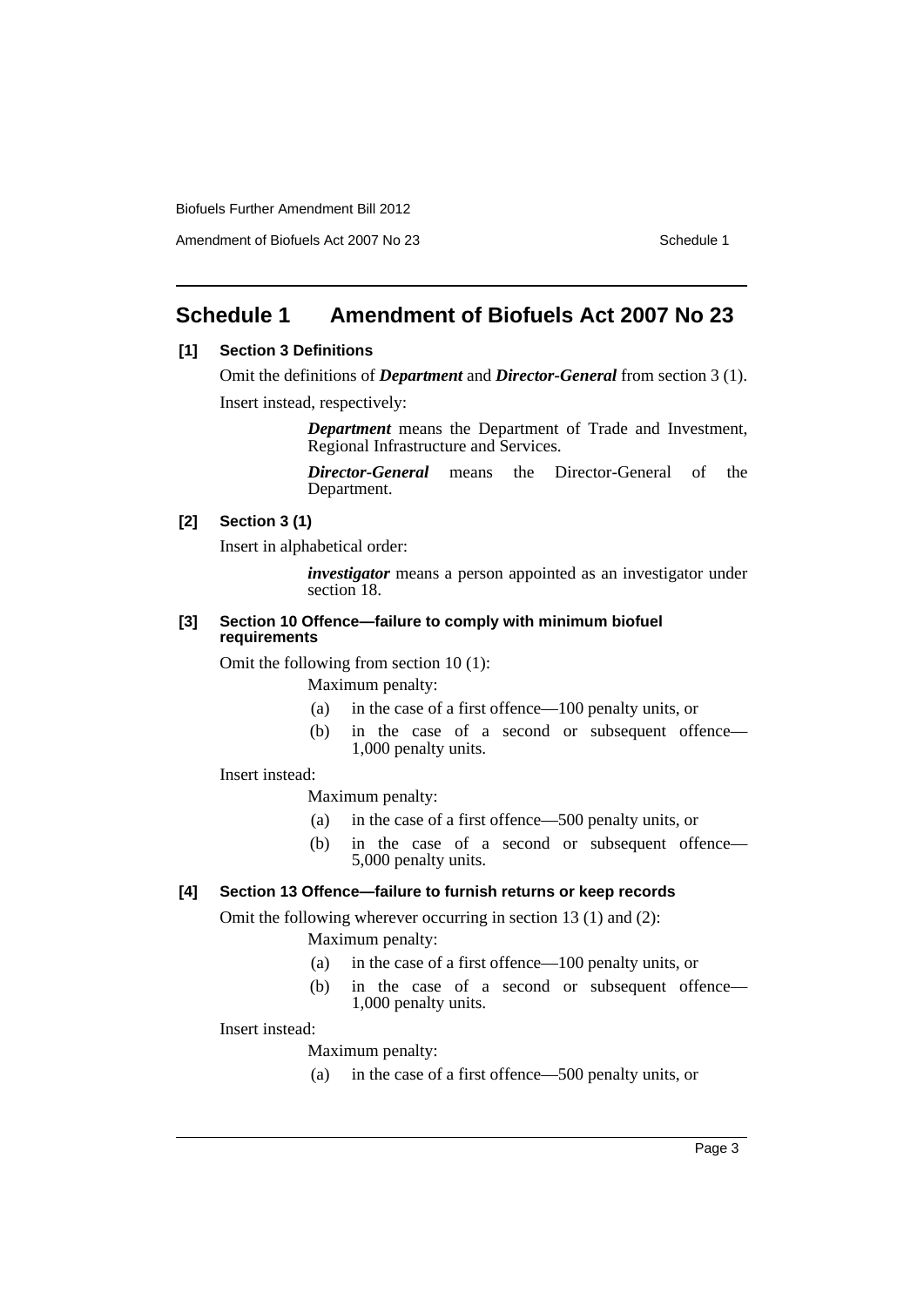Schedule 1 Amendment of Biofuels Act 2007 No 23

(b) in the case of a second or subsequent offence— 5,000 penalty units.

## **[5] Section 15 Exemptions from minimum biofuel requirements**

Omit section 15 (1). Insert instead:

- (1) The Minister may by order in writing exempt a specified person from compliance with a minimum biofuel requirement if the Minister is satisfied that one or more of the following circumstances exist and that those circumstances, separately or in combination, justify the grant of the exemption:
	- (a) it is uneconomic for the person to comply with the requirement because of the price at which the person is reasonably able to obtain ethanol or biodiesel,
	- (b) the person has taken, is taking or will take all reasonable steps to comply with the requirement,
	- (c) other circumstances as are prescribed by the regulations for the purposes of this section.
- (1A) The Minister, for the purpose of determining whether he or she is satisfied that a person has taken, is taking or will take all reasonable steps to comply with a minimum biofuel requirement, may have regard to whether the person has taken the actions prescribed under section 10 (3) (if any).

#### **[6] Section 15 (2)**

Omit the subsection. Insert instead:

(2) The Minister is not to grant an exemption unless the proposed exemption has been referred to the Expert Panel and the Minister has considered any advice of the Panel on the proposed exemption.

#### **[7] Section 15 (3A)**

Insert after section 15 (3):

- (3A) A person must not contravene a condition of an exemption. Maximum penalty:
	- (a) in the case of a first offence—500 penalty units, or
	- (b) in the case of a second or subsequent offence— 5,000 penalty units.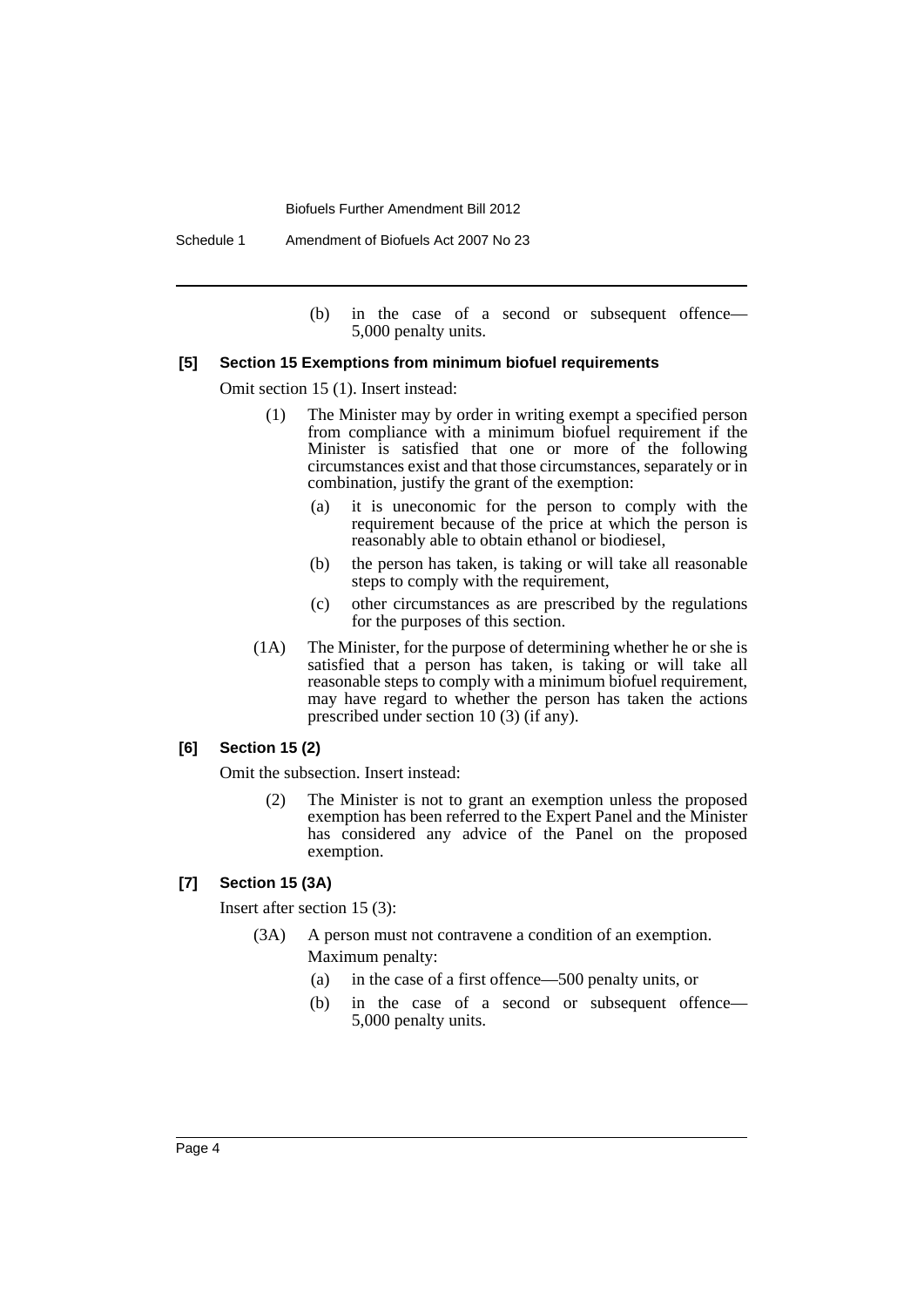Amendment of Biofuels Act 2007 No 23 Schedule 1

## **[8] Section 15 (5)–(9)**

Omit section 15 (5) and (6). Insert instead:

- (5) An exemption may:
	- (a) apply generally or be limited in its application by reference to specified exceptions or factors, and
	- (b) apply differently according to different factors of a specified kind, and
	- (c) be granted for a specified period or for an indefinite period, and
	- (d) if granted for a specified period, be granted before, during or after that period.
- (6) An exemption that is granted for:
	- (a) a specified period remains in force for that period, and
	- (b) an indefinite period remains in force until it is revoked.

A condition of an exemption may, according to its terms, continue in force after the exemption has ceased to be in force.

- (7) The Minister may vary or revoke an exemption (including by imposing, varying or revoking a condition of the exemption) at any time by notice in writing to the volume fuel seller concerned.
- (8) However, the Minister is not to vary or revoke an exemption unless the proposed variation or revocation has been referred to the Expert Panel and the Minister has considered any advice of the Panel on the proposed variation or revocation.
- (9) The regulations may make provision for or with respect to applications for exemptions.

#### **[9] Section 19 Power of investigator to obtain information, records and evidence**

Insert "ethanol, biodiesel," before "petrol or diesel fuel" in section 19 (2) (b).

#### **[10] Section 19 (2) (c)**

Insert after section 19 (2) (b):

(c) any person whom the investigator reasonably believes has supplied a volume fuel seller with ethanol, biodiesel, petrol or diesel fuel.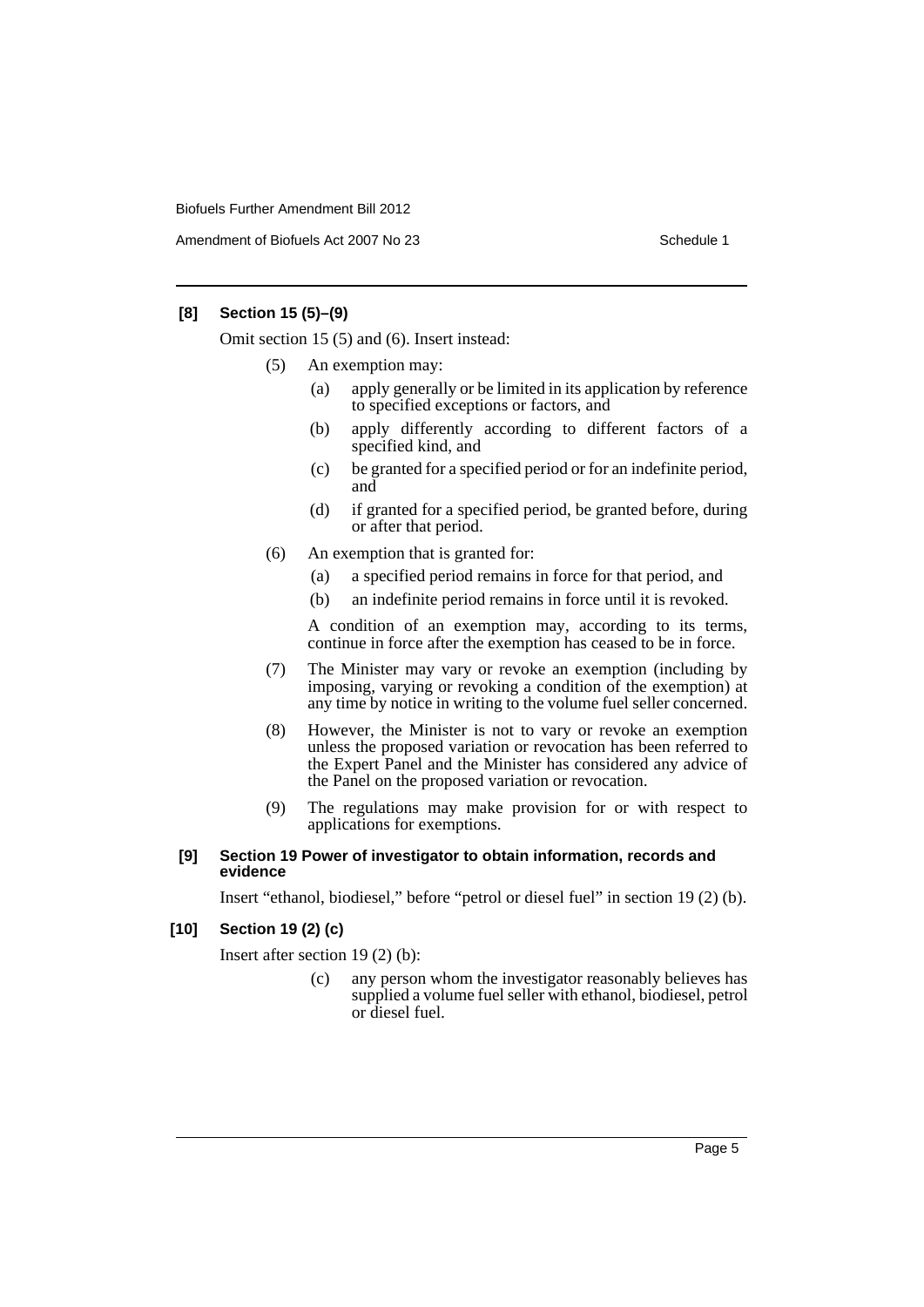Schedule 1 Amendment of Biofuels Act 2007 No 23

#### **[11] Section 20 Powers of investigators**

Insert at the end of section 20 (2) (b):

, or

(c) used for the conduct of a business by a person whom the investigator reasonably believes has supplied a volume fuel seller with ethanol, biodiesel, petrol or diesel fuel.

# **[12] Section 20 (3) (a) and (c)**

Insert "ethanol, biodiesel," before "petrol or diesel fuel" wherever occurring.

#### **[13] Section 20 (3) (c1)**

Insert after section 20 (3) (c):

(c1) take for analysis or examination samples of ethanol, biodiesel, petrol or diesel fuel,

# **[14] Section 24 Expert Panel**

Omit section 24 (1) (a). Insert instead:

- (a) the Director-General of the Department of Trade and Investment, Regional Infrastructure and Services or the Director-General's nominee,
- (a1) an officer of the Department of Trade and Investment, Regional Infrastructure and Services with expertise in regional industry development nominated by the Director-General of the Department,
- (a2) the Chief Executive of the Office of Environment and Heritage or the Chief Executive's nominee,
- (a3) the Director-General of the Department of Primary Industries or the Director-General's nominee,
- (a4) the Commissioner for Fair Trading or the Commissioner's nominee,
- (a5) the Director-General of the Department of Finance and Services or the Director-General's nominee,

## **[15] Section 24 (1) (c)**

Insert after section 24 (1) (b):

(c) up to 3 persons appointed by the Minister who have recent experience or expertise in the petroleum or biofuels industry.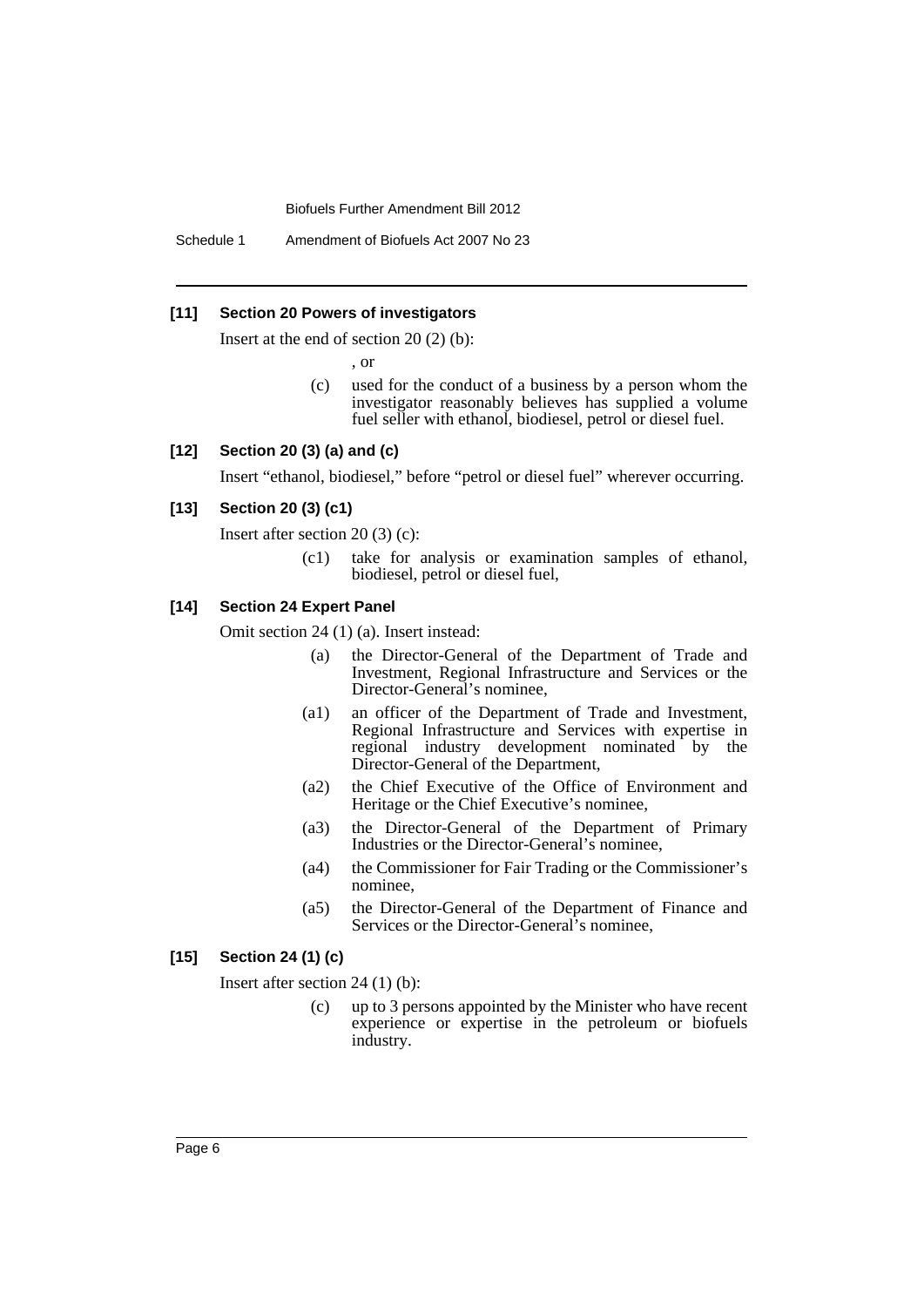Amendment of Biofuels Act 2007 No 23 Schedule 1

# **[16] Section 24 (2) and (2A)**

Omit section 24 (2). Insert instead:

- (2) The Director-General of the Department is to be the Chairperson of the Expert Panel.
- (2A) Schedule 2 contains provisions relating to the constitution and procedure of the Expert Panel.

# **[17] Section 24 (3) (a) and (b)**

Omit section 24 (3) (a). Insert instead:

- (a) a proposed exemption from, or a proposed suspension of, the operation of a minimum biofuel requirement, and
- (b) a proposed variation or revocation of such an exemption, and

## **[18] Section 27 Proceedings for offences**

Omit "100 penalty units" from section 27 (2). Insert instead "500 penalty units".

# **[19] Section 27 (3)**

Insert after section 27 (2):

(3) Proceedings for an offence against this Act or the regulations must be commenced within  $\overline{2}$  years of the date of the alleged offence.

#### **[20] Schedule 1 Savings, transitional and other provisions**

Insert at the end of the Schedule:

# **Part 4 Provision consequent on enactment of Biofuels Further Amendment Act 2012**

#### **5 Pending exemption applications**

Section 15, as amended by the *Biofuels Further Amendment Act 2012*, extends to an application for an exemption that has been made but not determined before that section was so amended.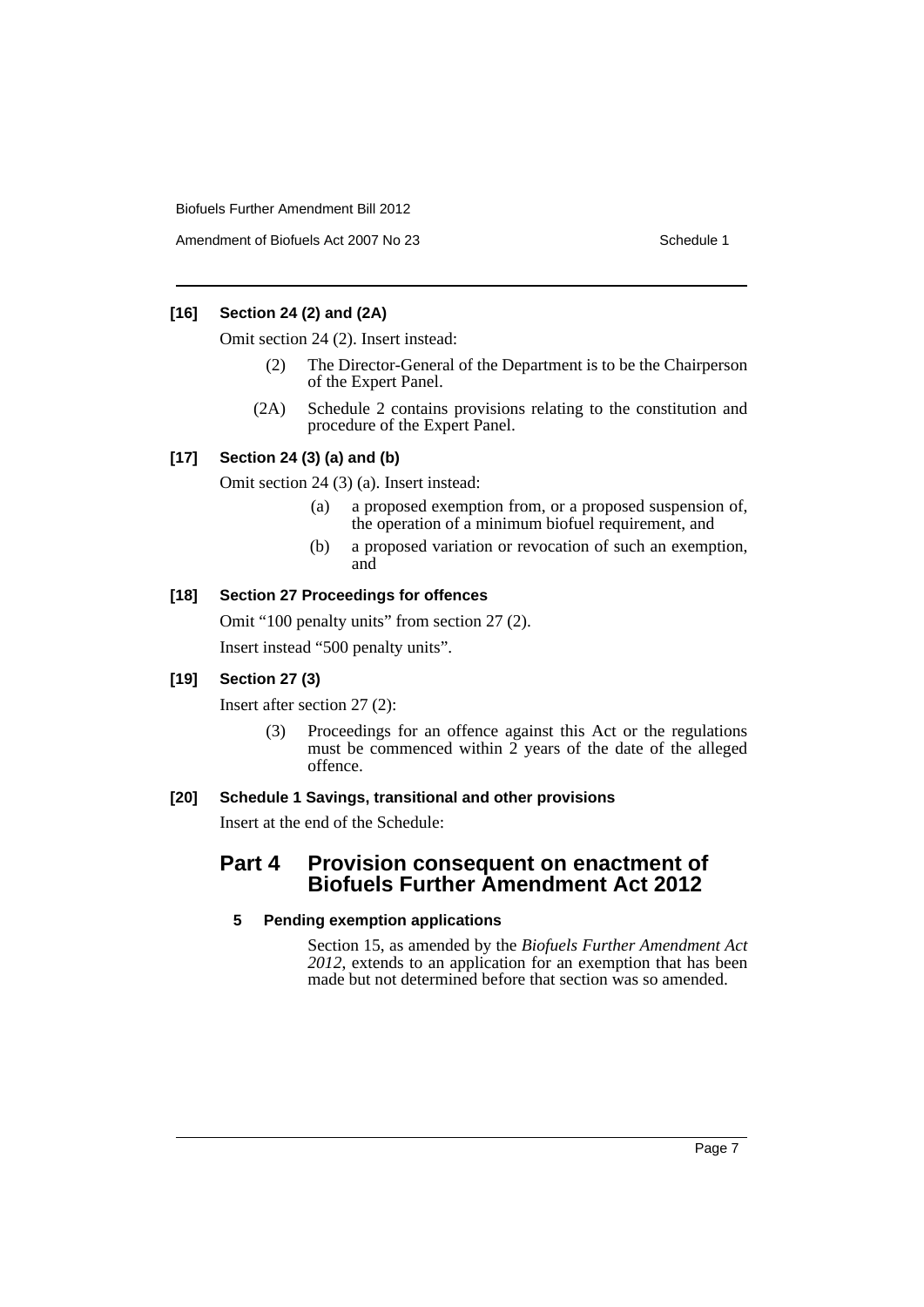Schedule 1 Amendment of Biofuels Act 2007 No 23

## **[21] Schedule 2**

Insert after Schedule 1:

# **Schedule 2 Constitution and procedure of Expert Panel**

(Section 24 (2A))

# **Part 1 General**

# **1 Definitions**

In this Schedule:

*appointed member* means a person who is appointed by the Minister as a member of the Expert Panel.

*Chairperson* means the Chairperson of the Expert Panel.

*member* means any member of the Expert Panel.

# **Part 2 Constitution**

# **2 Terms of office of members**

Subject to this Schedule and the regulations, an appointed member holds office for such period (not exceeding 4 years) as is specified in the member's instrument of appointment, but is eligible (if otherwise qualified) for re-appointment.

#### **3 Part-time appointments**

Appointed members hold office as part-time members.

#### **4 Remuneration**

An appointed member is entitled to be paid such remuneration (including travelling and subsistence allowances) as the Minister may from time to time determine in respect of the member.

#### **5 Vacancy in office of member**

- (1) The office of an appointed member becomes vacant if the member:
	- (a) dies, or
	- (b) completes a term of office and is not re-appointed, or
	- (c) resigns the office by instrument in writing addressed to the Minister, or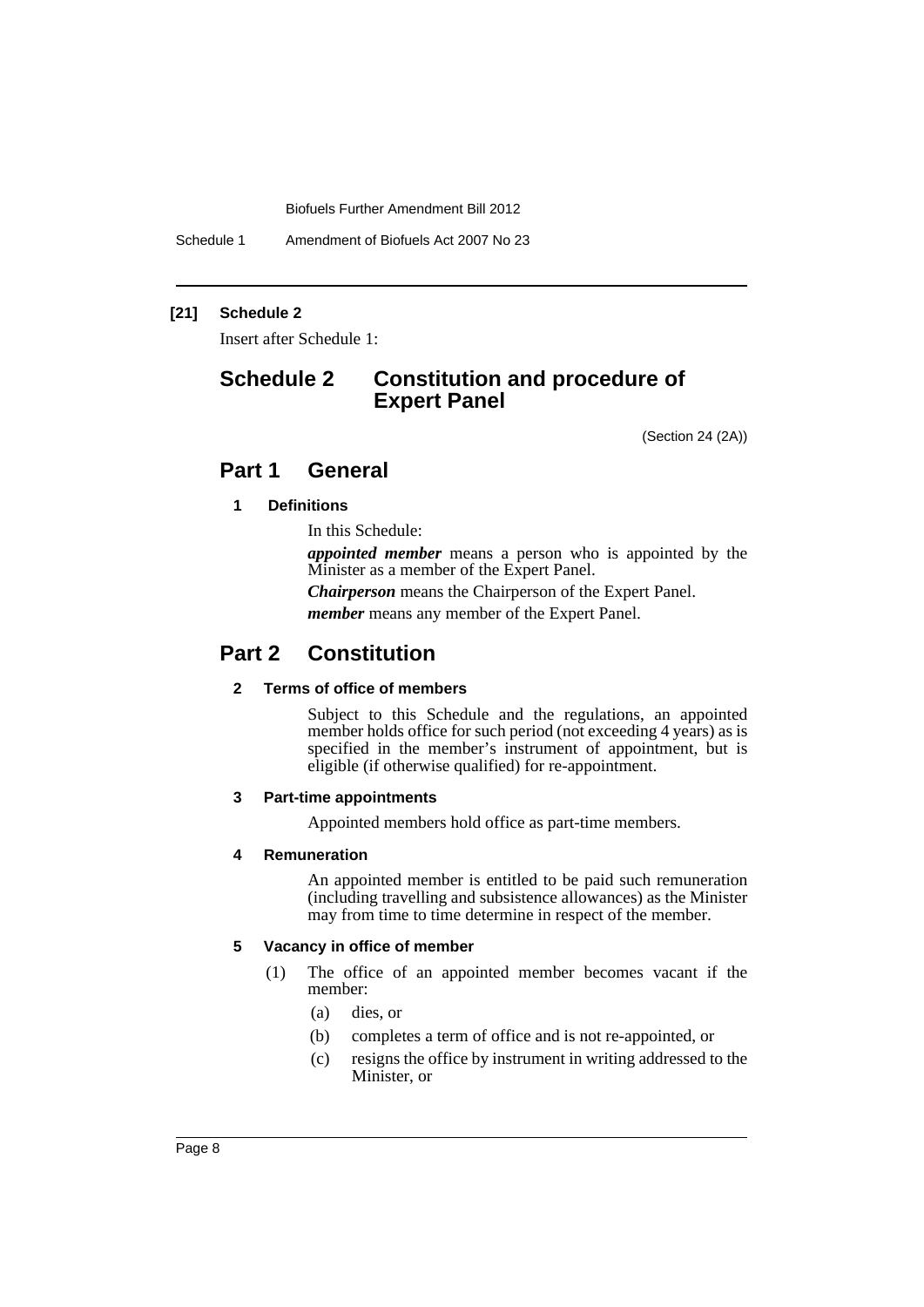Amendment of Biofuels Act 2007 No 23 Schedule 1

- (d) is removed from office by the Minister under this clause, or
- (e) is absent from 3 consecutive meetings of the Expert Panel of which reasonable notice has been given to the member personally or by post, except on leave granted by the Minister or unless the member is excused by the Minister for having been absent from those meetings, or
- (f) becomes bankrupt, applies to take the benefit of any law for the relief of bankrupt or insolvent debtors, compounds with his or her creditors or makes an assignment of his or her remuneration for their benefit, or
- (g) becomes a mentally incapacitated person, or
- (h) is convicted in New South Wales of an offence that is punishable by imprisonment for 12 months or more or is convicted elsewhere than in New South Wales of an offence that, if committed in New South Wales, would be an offence so punishable.
- (2) The Minister may remove an appointed member from office at any time.

#### **6 Disclosure of pecuniary interests**

(1) If:

- (a) a member has a direct or indirect pecuniary interest in a matter being considered or about to be considered at a meeting of the Expert Panel, and
- (b) the interest appears to raise a conflict with the proper performance of the member's duties in relation to the consideration of the matter,

the member must, as soon as possible after the relevant facts have come to the member's knowledge, disclose the nature of the interest at a meeting of the Expert Panel.

- (2) A disclosure by a member at a meeting of the Expert Panel that the member:
	- (a) is a member, or is in the employment, of a specified company or other body, or
	- (b) is a partner, or is in the employment, of a specified person, or
	- (c) has some other specified interest relating to a specified company or other body or to a specified person,

is a sufficient disclosure of the nature of the interest in any matter relating to that company or other body or to that person which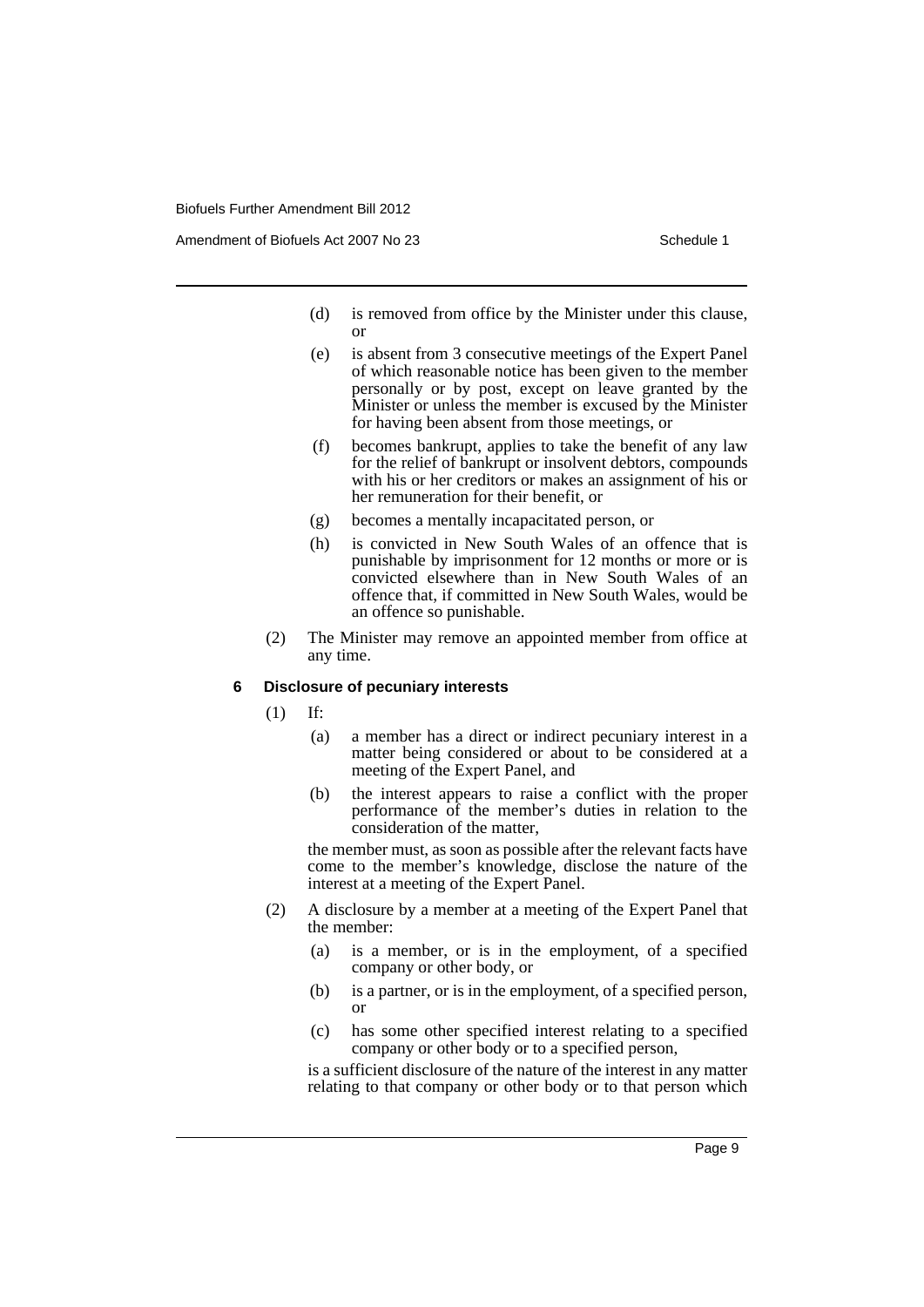Schedule 1 Amendment of Biofuels Act 2007 No 23

may arise after the date of the disclosure and which is required to be disclosed under subclause (1).

- (3) Particulars of any disclosure made under this clause must be recorded by the Expert Panel in a book kept for the purpose and that book must be open at all reasonable hours to inspection by any person on payment of the fee determined by the Expert Panel.
- (4) After a member has disclosed the nature of an interest in any matter, the member must not, unless the Minister or the Expert Panel otherwise determines:
	- (a) be present during any deliberation of the Expert Panel with respect to the matter, or
	- (b) take part in any decision of the Expert Panel with respect to the matter.
- (5) For the purposes of the making of a determination by the Expert Panel under subclause (4), a member who has a direct or indirect pecuniary interest in a matter to which the disclosure relates must not:
	- (a) be present during any deliberation of the Expert Panel for the purpose of making the determination, or
	- (b) take part in the making by the Expert Panel of the determination.
- (6) A contravention of this clause does not invalidate any decision of the Expert Panel.
- (7) This clause applies to a member of a committee of the Expert Panel and the committee in the same way as it applies to a member of the Expert Panel and the Expert Panel.

#### **7 Effect of certain other Acts**

- (1) Chapter 2 of the *Public Sector Employment and Management Act 2002* does not apply to or in respect of the appointment of an appointed member.
- (2) If by or under any Act provision is made:
	- (a) requiring a person who is the holder of a specified office to devote the whole of his or her time to the duties of that office, or
	- (b) prohibiting the person from engaging in employment outside the duties of that office,

the provision does not operate to disqualify the person from holding that office and also the office of an appointed member or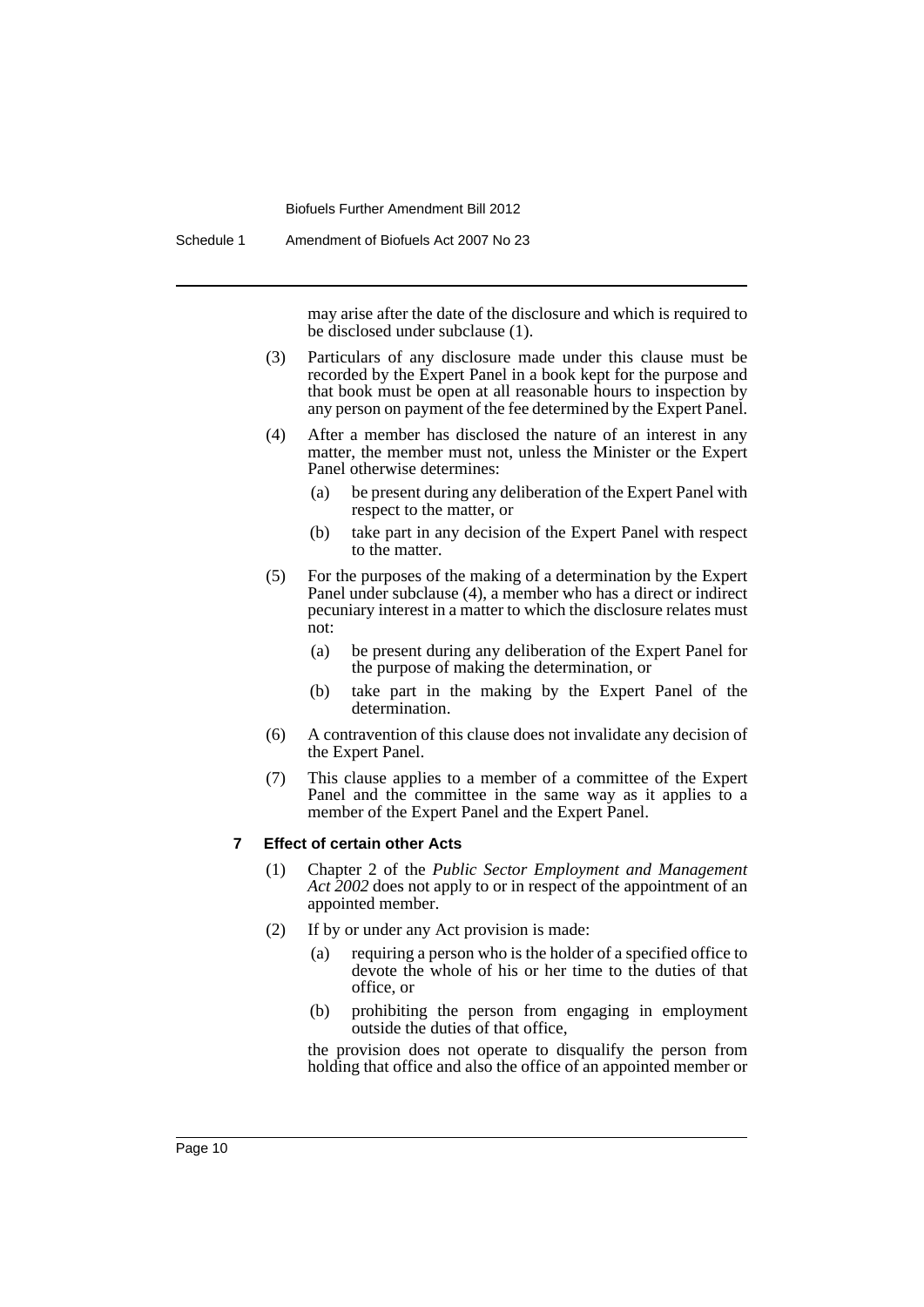Amendment of Biofuels Act 2007 No 23 Schedule 1

from accepting and retaining any remuneration payable to the person under this Act as a member.

# **8 Personal liability**

A matter or thing done or omitted to be done by the Expert Panel, a member of the Expert Panel or a person acting under the direction of the Expert Panel does not, if the matter or thing was done or omitted to be done in good faith for the purpose of executing this or any other Act, subject a member or a person so acting personally to any action, liability, claim or demand.

# **Part 3 Procedure**

# **9 General procedure**

The procedure for the calling of meetings of the Expert Panel and for the conduct of business at those meetings is, subject to this Act and the regulations, to be as determined by the Expert Panel.

## **10 Quorum**

The quorum for a meeting of the Expert Panel is a majority of its members for the time being.

# **11 Presiding member**

- (1) The Chairperson or, in the absence of the Chairperson, the Director-General's nominee, is to preside at a meeting of the Expert Panel.
- (2) In the absence of both the Chairperson and the Director-General's nominee, another member of the Expert Panel elected by the members of the Expert Panel who are present is to preside at a meeting of the Expert Panel.
- (3) The presiding member has a deliberative vote and, in the event of an equality of votes, has a second or casting vote.

# **12 Voting**

A decision supported by a majority of the votes cast at a meeting of the Expert Panel at which a quorum is present is the decision of the Expert Panel.

# **13 Transaction of business outside meetings or by telephone**

(1) The Expert Panel may, if it thinks fit, transact any of its business by the circulation of papers among all the members of the Expert Panel for the time being, and a resolution in writing approved in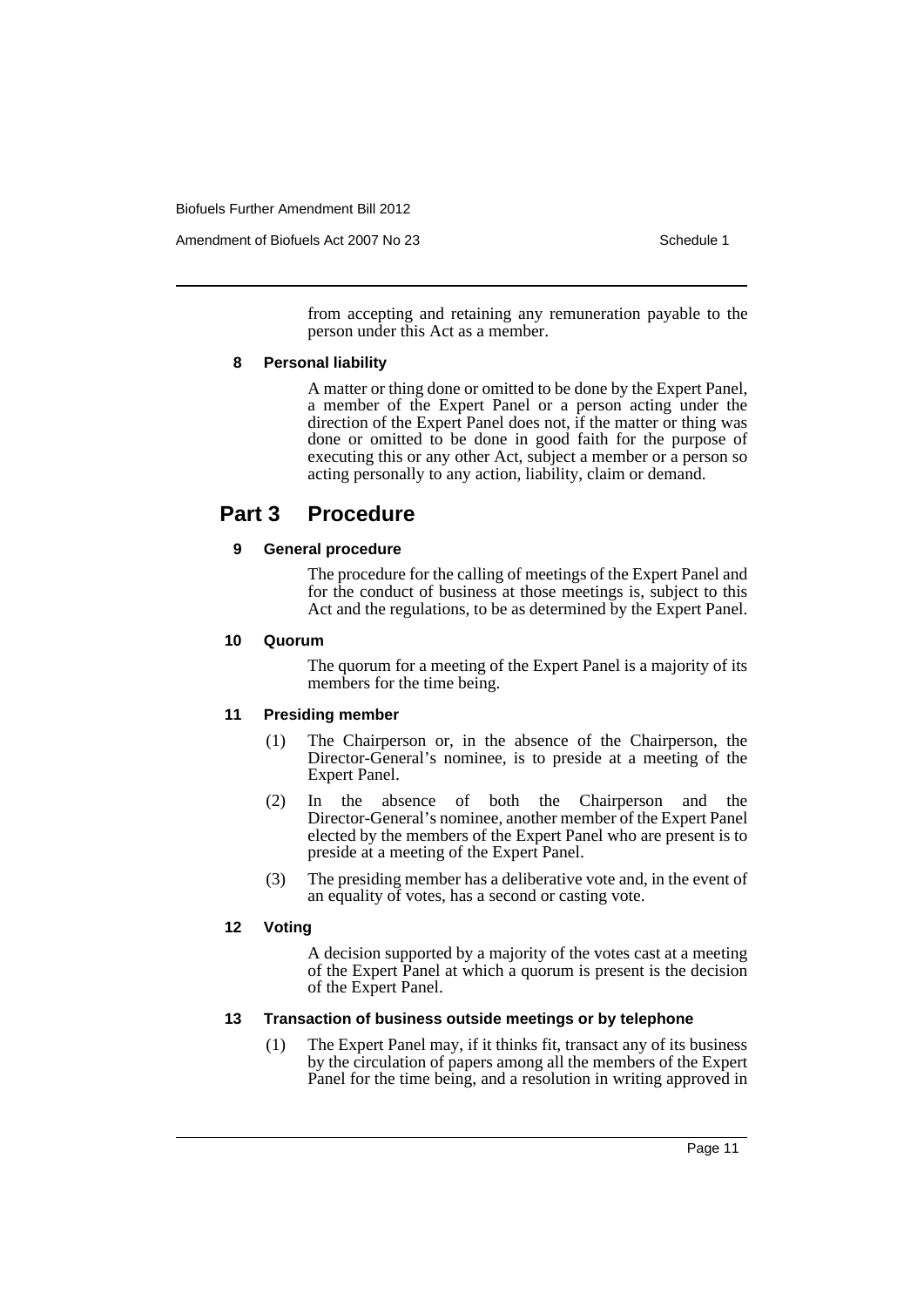Schedule 1 Amendment of Biofuels Act 2007 No 23

writing by a majority of those members is taken to be a decision of the Expert Panel.

- (2) The Expert Panel may, if it thinks fit, transact any of its business at a meeting at which members (or some members) participate by telephone, closed-circuit television or other means, but only if any member who speaks on a matter before the meeting can be heard by the other members.
- (3) For the purposes of:
	- (a) the approval of a resolution under subclause (1), or
	- (b) a meeting held in accordance with subclause (2),

each member has the same voting rights as they have at an ordinary meeting of the Expert Panel.

- (4) A resolution approved under subclause (1) is, subject to the regulations, to be recorded in the minutes of the meetings of the Expert Panel.
- (5) Papers may be circulated among the members for the purposes of subclause (1) by facsimile or other transmission of the information in the papers concerned.

# **14 First meeting**

The Chairperson may call the first meeting of the Expert Panel after the commencement of this Schedule in such manner as the Chairperson thinks fit.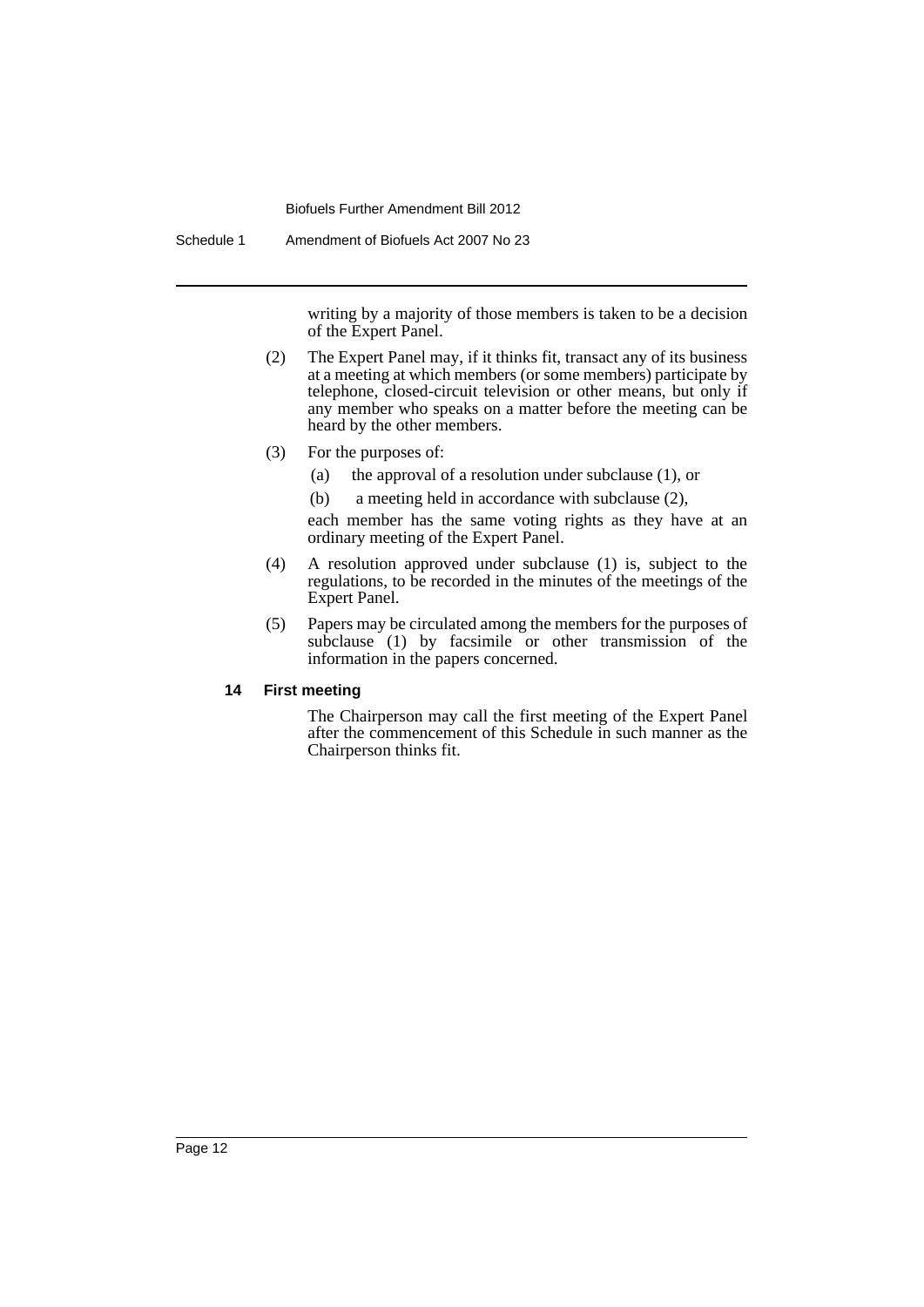Amendment of Biofuels Regulation 2007 Schedule 2

# <span id="page-14-0"></span>**Schedule 2 Amendment of Biofuels Regulation 2007**

#### **[1] Clause 7 Reasonable steps for compliance with volumetric biofuel requirement**

Insert after clause 7 (e):

(f) the taking of all reasonable action (on a continuing basis) to ensure that all E10 sold by the volume fuel seller contains at least 9% ethanol.

## **[2] Clause 9 Grounds for exemption**

Omit "as a circumstance that justifies the exemption of a person from compliance with a minimum biofuel requirement".

## **[3] Clause 9A Registration of volume fuel sellers**

Omit "10 penalty units" from clause 9A (1). Insert instead "100 penalty units".

## **[4] Clause 9A (5A)**

Insert after clause 9A (5):

(5A) A person must not contravene a condition of registration. Maximum penalty: 100 penalty units.

# **[5] Clause 9B**

Insert after clause 9A:

#### **9B Applications for exemptions**

- (1) An application for an exemption under section 15 of the Act:
	- (a) is to be made in the manner and form approved by the Director-General, and
	- (b) is to be accompanied by the documents specified by the Director-General.
- (2) Nothing in this clause prevents the Minister granting an exemption in the absence of an application.

#### **[6] Schedule 1 Penalty notice offences**

Omit "\$1,100" wherever occurring in Column 2 of the Schedule. Insert instead "\$5,500".